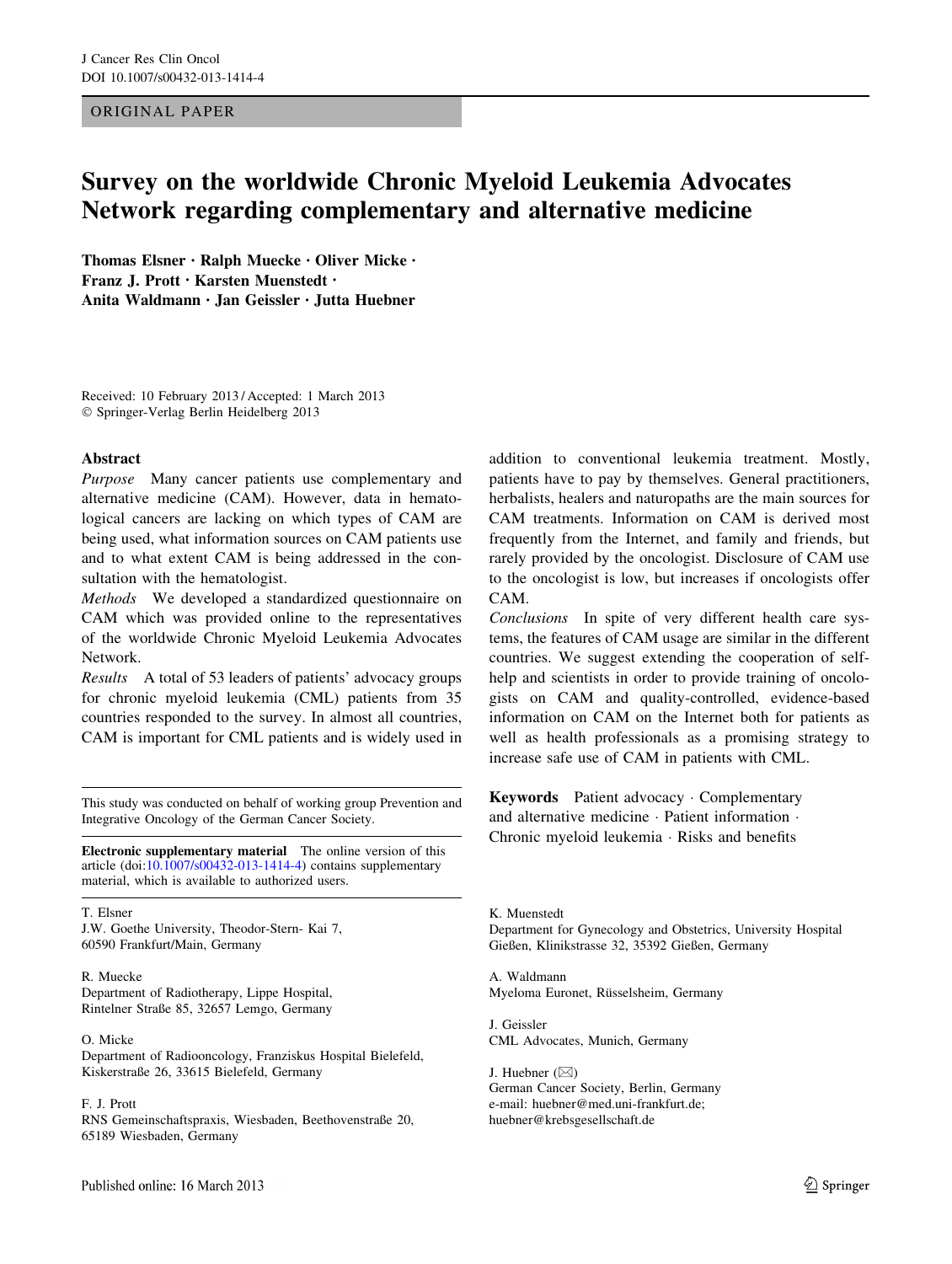#### Introduction

Many patients with cancer use complementary and alternative medicine (CAM) during or after their disease. According to a recent systematic review, about 40 % of cancer patients use CAM (Horneber et al. [2011\)](#page-6-0). Yet, data from recent studies report even higher rates (Naing et al. [2011;](#page-6-0) Micke et al. [2010\)](#page-6-0).

There is no universally accepted definition of CAM. According to the National Center for Complementary and Alternative Medicine (NCCAM) of the United States, the term comprises diverse medical and health care systems, practices and products that are not generally considered part of conventional medicine (NCCAM [2013](#page-6-0)). The American Cancer Society distinguishes ''Alternative medicine is used instead of standard or mainstream medical treatment, often with serious outcomes for the patient. Complementary medicine is used along with mainstream medical care. If carefully chosen and properly used, some of these can improve your quality of life without causing problems with your regular cancer treatment.'' (American Cancer Society [2013](#page-6-0)).

Only few publications present data from different countries. In a European survey, Molassiotis et al. [\(2005a,](#page-6-0) [b](#page-6-0)) asked patients from 14 different countries on. The mean rate was 36 %. The study revealed significant differences, the lowest rate being 15 % (Greece) and the highest nearly 75 % (Italy).

Ethnic roots have influence on patients' behavior concerning CAM. In a study from Hawaii, people with Caucasian origin or Philippinos used CAM most often, Hawaiians and Chinese less and Japanese least. The type of CAM used also depends on ethnic origin: Chinese prefer phytotherapy, Hawaiian indigent healers and Philippinos spiritual healing and prayer (Maskarinec et al. [2000](#page-6-0)). Ethnic as well as social background also has an influence on type of information preferred. Caucasians prefer recent objective scientific information from medical journals or newsletters, telephone information services and internet. Japanese patients rely on media and commercial sources including telephone, journals, books and CAM providers. Non-Japanese Asian and Pacific populations prefer personal communication with the physician, their social contacts and other cancer patients (Kakai et al. [2003\)](#page-6-0).

Also, patients on studies use CAM. Several publications, mostly from US American cancer centers, report numbers similar to those from the studies cited above. These numbers were even confirmed in phase I studies (Dy et al. [2000](#page-6-0); Hlubocky et al. [2007](#page-6-0)).

Reasons why patients use CAM are diverse. Main goals are to treat cancer directly, to reduce side effects, to boost the immune system and to become active themselves (Hann et al. [2006;](#page-6-0) Molassiotis et al. [2005a;](#page-6-0) Verhoef et al. [2009](#page-6-0)).

Yet, CAM does not only offer some potential benefits but also entails substantial risks as delay of treatment, side effects and interactions. There is not data on the number of patients at risk of interactions between conventional therapies and CAM yet. In a recent study from our group, we could demonstrate that at least a third of all patients from a gyneco-oncologic outpatient ward were at danger of interactions (Zeller et al. [2012\)](#page-6-0).

Patients mostly do not disclose the use of CAM to their oncologist. Their sources of information mainly are friends or relatives, media and other patients (Eng et al. [2003](#page-6-0); Eschiti [2007](#page-6-0)). As information on CAM is abundant in the media and Internet but mostly of minor quality (Matthews et al. [2003\)](#page-6-0), patients often feel confused and stressed instead of informed (Verhoef et al. [2009;](#page-6-0) Broom and Tovey [2008](#page-6-0)).

In the literature, there seems to be only few data on whether and how patients with hematological cancers use CAM. A total of 50 % of patients with leukemia in the USA use CAM, with usage rate depending on age, education and gender (Miller et al. [2009](#page-6-0)). A recent German study on patients undergoing radiotherapy disclosed that 83 % of patients with M. Hodgkin use CAM, this being second only to breast cancer patients (91 %) (Micke et al. [2009](#page-6-0)). According to the European survey, 26.5 % of patients with leukemia or lymphoma used CAM [homeopathy 39 %, herbs 22 % and diverse mental and spiritual methods (healer, rebirthing) 22 %]. Whereas the typical user of CAM is female, of middle age and higher education, this could not be confirmed in patients with hemato-oncologic diseases. Nevertheless, reasons to use CAM as well as preferred sources of information are the same as described in other cancer patients (Molassiotis et al. [2005b](#page-6-0)).

The objective of our study was to analyze data on the behavior of patients with CML regarding CAM in different countries in order to characterize prevalence, attitudes, sources of information and treatment facilities.

# Methods

In order to collect a set of data from all over the world, we decided to use a questionnaire which was developed on the basis of a questionnaire established by an expert group of the working group prevention and integrative oncology (PRIO) of the German Cancer Society. In order to adapt this questionnaire to the needs of patients with hematological diseases from different countries, we established a core working group which consisted of two patient advocates (JG from CML Advocates Network and AW from Myeloma Euronet) and two scientists (TE und JH).

For our research, we decided to use the following differentiation: complementary medicine is accompanying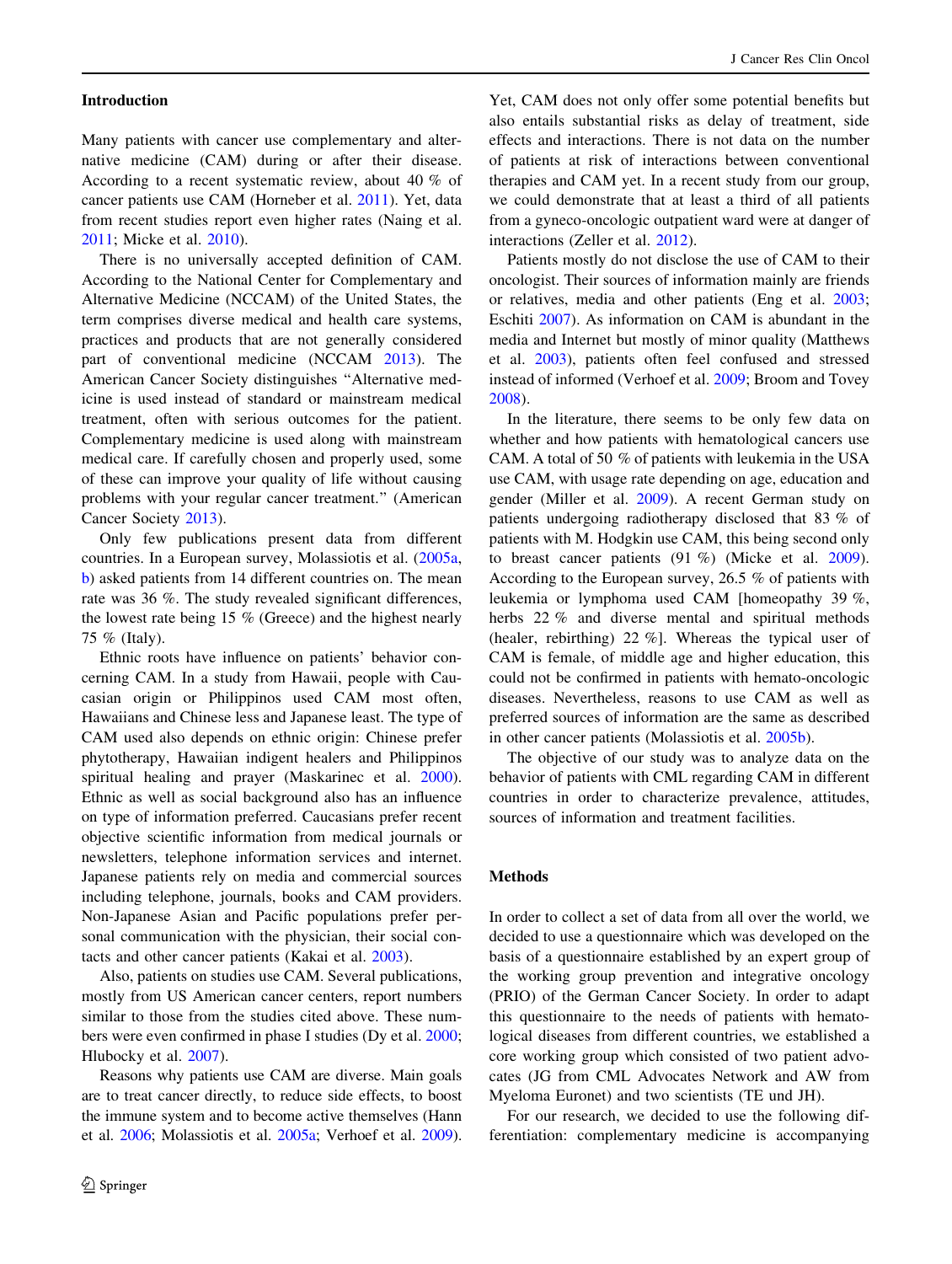therapy and is fine tuned to conventional therapy, and alternative therapy is applied instead of conventional therapy (Cassileth [2012\)](#page-6-0). This definition was also part of the introduction to the questionnaire and is widely accepted in scientific discourse on CAM in oncology.

We focused on three main topics:

- 1. Setting of conventional therapy in the different countries—access to modern treatments.
- 2. Relevance of CAM—providers of information and treatment—reasons to use CAM—discussion with the oncologist.
- 3. Type of CAM used.

A list of different CAM methods used by German cancer patients represents the core of the original questionnaire. This list was in a first step adapted according to the international literature, patients' questions on CAM from an international patient advocates' conference on targeted therapy in 2009 in Vienna and the experiences of the two patient advocates derived from their international work. In the next step, members of the CML advocates network were asked to add any CAM method they thought being important in their country.

Finally, the questionnaire consisted of 21 questions. This final version was programmed as an online questionnaire (using Unipark/Questback) and the link was sent to all groups represented in the CML Advocates Network. All leaders of the groups were invited to take part in the survey. The link was also accessible on the website of CML Advocates Network [\(www.cmladvocates.net](http://www.cmladvocates.net)) from July 9, 2011 to October 31, 2011. Six weeks after the first invitation, a reminding email was sent.

After direct import of the data to SPSS, they were analyzed statistically by IBM SPSS Statistics version 19.

#### **Results**

At the time of the survey, the CML Advocates Network connected leukemia patient organizations in 50 countries. After the online questionnaire was sent, 53 answers from leaders of these organizations in 35 countries were received.

Only two representatives stated that there is no conventional therapy for CML available at their country: South Korea and Venezuela. (The answer of those two patient advocates is in contrast to other reports from those countries on treatments available in both countries). In all other countries, chemotherapy, targeted therapy and immunotherapy are available.

A differentiation between complementary and alternative medicine is made in most but not all countries. Three quarters of representatives stated that it is common. In most countries, complementary medicine is important; only representatives from Canada, Italy and Finland denied it. In addition, alternative medicine is of (minor) importance. Only representatives from Serbia and Indonesia reported it as very important (for details see supplement 1). The difference between the importance of complementary and alternative medicine is illustrated in Fig. 1. In most countries, conventional treatment is reimbursed either by the state or by health insurance companies. In contrast, patients mostly have to pay for CAM by themselves (see Fig. [2](#page-3-0)). The level of CAM usage in the different countries as rated by the representatives is presented in Fig. [3](#page-3-0) (see also supplement 1).

The access to CAM is diverse. Figure [4](#page-3-0) provides an overview. In most countries, general practitioners, herbalists, healers and naturopaths are the main providers for complementary therapies. Yet, a quarter of the representatives quoted university clinics, and nearly a third stated oncologic centers. Alternative therapies are mainly provided by herbalists, healers and naturopaths, and only in a minority by specialists or oncologic centers. The Internet is an important source for complementary as well as alternative therapies. (see supplement 1).

Information on CAM is derived from different sources. A total of 88 % of the representatives named the Internet, 80 % family and friends, 41 % patient advocacy groups,



Fig. 1 Importance of complementary and alternative medicine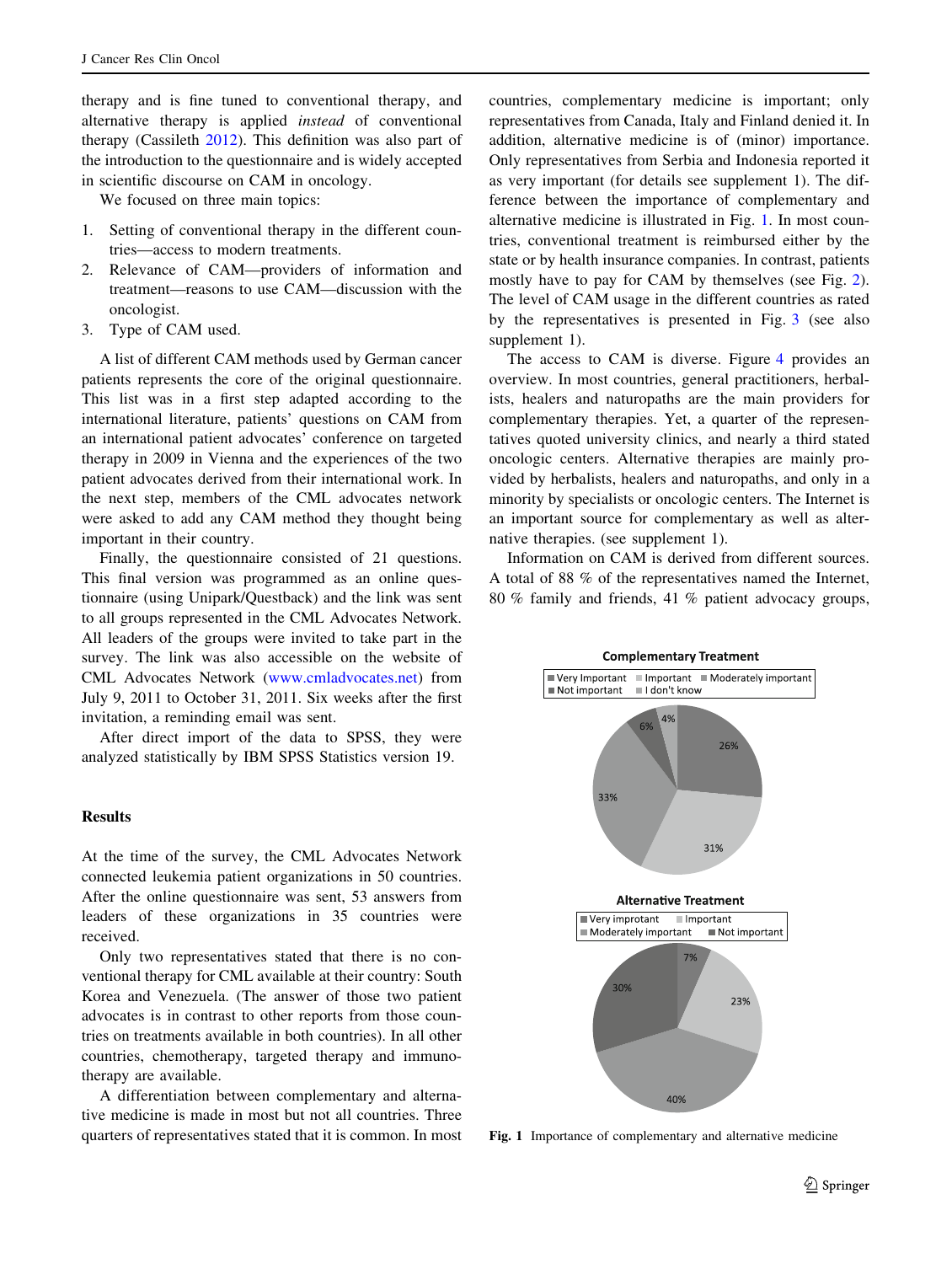<span id="page-3-0"></span>







Fig. 3 User rate of CAM as rated by the representatives

41 % radio and TV, 33 % family doctors or specialists and 24.5 % the oncologist (see Fig.  $5$ ).

In order to learn which CAM methods are being used in different countries, we provided a list of most commonly used CAM methods. Vitamins and trace elements as well as healthy nutrition were most often named (69 % of representatives), followed by herbs and teas (62 %), homeopathy (55 %), physical activity (48 %) and psychological support (48 %). Spiritual healing and traditional Chinese medicine were scored by 36 % of representatives and cancer diets by 31 %. Spiritual methods (21 %), Ayurveda (14 %), Mistletoe (10 %) and traditional medical system of the country (10 %) are less important.

In scientific literature, a number of reasons are given why patients use CAM. We asked the representatives to rate the five most frequently cited reasons according to the importance they have in their country. The result is presented in Fig. [6](#page-4-0).

In order to address the question whether the type of institution providing CAM treatments or information on

Representatives who scored that this institution provides complementary medicine





Representatives who scored that this institution provides alternative medicine



Fig. 4 Providers of complementary and alternative medicine

CAM has any influence on patients' behavior concerning CAM, we analyzed correlations between type of provider, source of information and usage rate or disclosure to the oncologist, respectively. We only found few significant correlations: If specialists or oncologic centers offer CAM,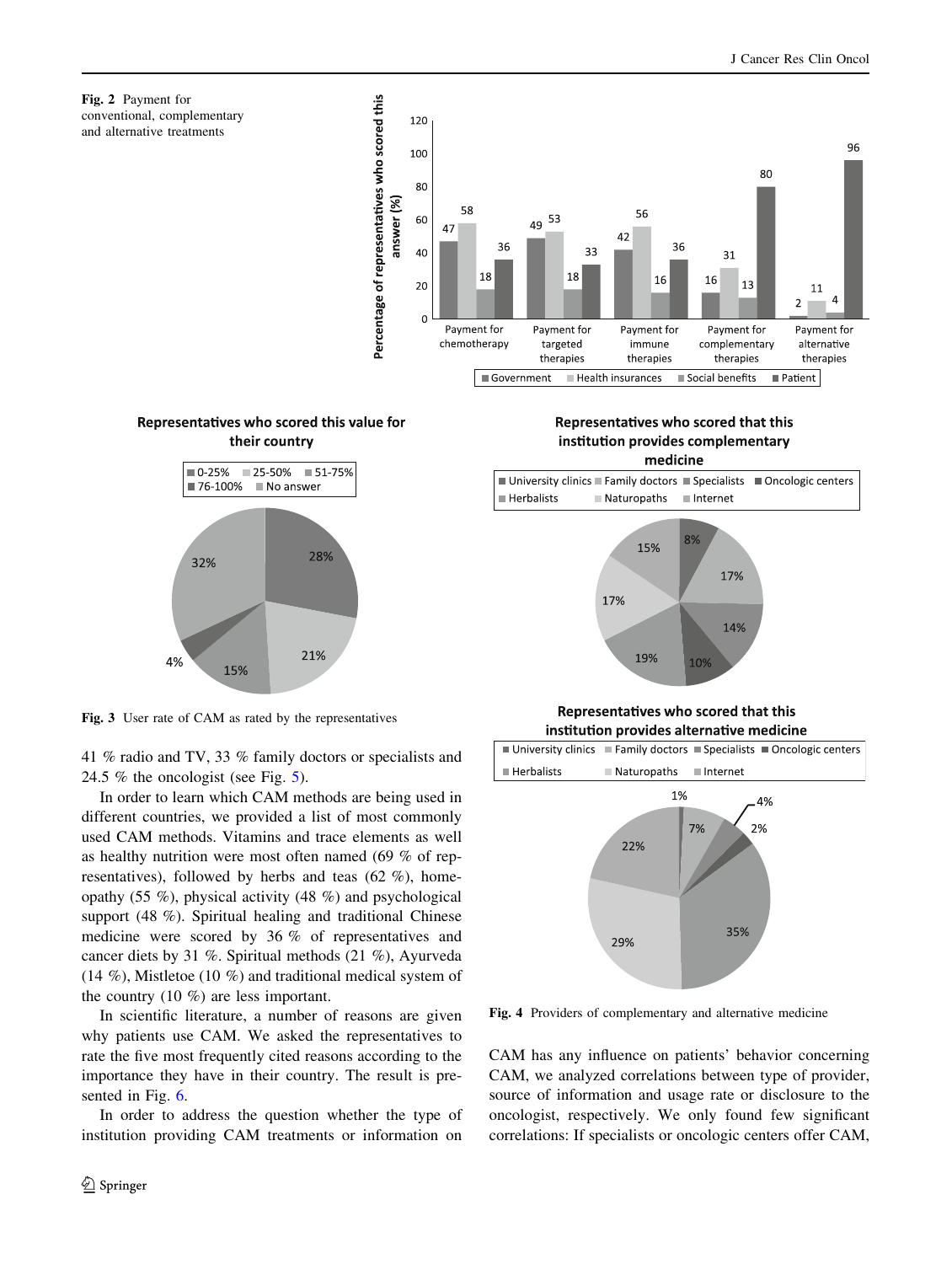<span id="page-4-0"></span>

Fig. 5 Source of information on CAM



Fig. 6 Reasons to use complementary medicine

patients' disclosure of their CAM use to the oncologist was estimated to be higher than in other countries where this is not the case. In contrast, when university centers are offering CAM, the level of patients' disclosure of CAM usage to the oncologist is not influenced. We could also find no correlation between university centers or oncologic centers offering CAM, and the different CAM methods used. Also family doctors seem to have no influence on the choice of CAM methods. In case of naturopaths are offering CAM, more representatives quoted psycho-oncologic care ( $p = 0.005$ ). Internet offerings are also associated with psychosocial care but also with mistletoe  $(p = 0.001$  and  $p = 0.045$ ). When stratifying the countries by main providers of CAM, in countries where oncologists and other specialists offer CAM, physical activities and sports are more often being used as complementary method  $(p = 0.03)$ . In countries where herbalist offer CAM to cancer patients, more often Traditional Chinese Medicine or traditional domestic medicine are being used ( $p = 0.06$ ) and  $p = 0.08$ ).

There is a significant correlation between reimbursement of complementary medicine and type of providers. If the government pays for the therapy, they are significantly more often provided by university clinics ( $p < 0.001$ ), specialists (in conventional medicine)  $(p = 0.011)$  and family doctors ( $p = 0.010$ ). In contrast, reimbursement by government does not influence the use of services from herbalists, naturopaths or the Internet. In case of reimbursement by health insurance companies, only family doctors more often provide complementary medicine  $(p = 0.006)$ . If the government pays for alternative medicine, family doctors and herbalists more often provide these methods ( $p = 0.034$ ;  $p = 0.043$ ), and also specialists and oncologic centers seem to do so, yet the numbers are too small to be reliable. Reimbursement of alternative treatments also has no correlation to the use of services from herbalists and naturopaths.

In the next step, we analyzed whether distinct reasons to use CAM correlate with different CAM methods. Also, this analysis revealed only few statistically significant correlations. Consuming domestic herbs and teas is correlated to the goal to directly fight cancer  $(p = 0.05)$ , cancer diets with the aim to alleviate side effects ( $p = 0.035$ ). To receive holistic therapy, patients more often use domestic herbs and teas  $(p = 0.043)$  and as means against cancer and spiritual healing ( $p = 0.008$ ). Patients prefer physical activity ( $p = 0.008$ ) and psychosocial care ( $p = 0.039$ ) in order to be able to take action themselves consciously. No distinct CAM method correlates with the wish to boost the immune system, to alleviate side effects, to detoxify the body or to support the patients' general condition.

### Discussion

To our knowledge, these are the first data which provide insight into CAM in CML worldwide. It also is the first joint scientific survey on health care and patient behavior which gathered data from different countries all over the world.

While patients with hematological cancers were thought to be less active with respect to CAM in comparison with patients with gynecological cancers, Micke et al. ([2009\)](#page-6-0) were the first to publish a high user rate (89 %) in patients with Morbus Hodgkin. Our indicative data derived from experienced patient leaders support these findings and reveal that this is not only true in Germany but also in most other countries, even if there seem to be some differences between countries or regions. Our findings reflect the prominent use of certain CAM methods observed in other surveys (Molassiotis et al. [2005a,](#page-6-0) [b;](#page-6-0) Rausch et al. [2011](#page-6-0)): Vitamins, trace elements, herbs and teas and traditional medicine are frequently used. These so-called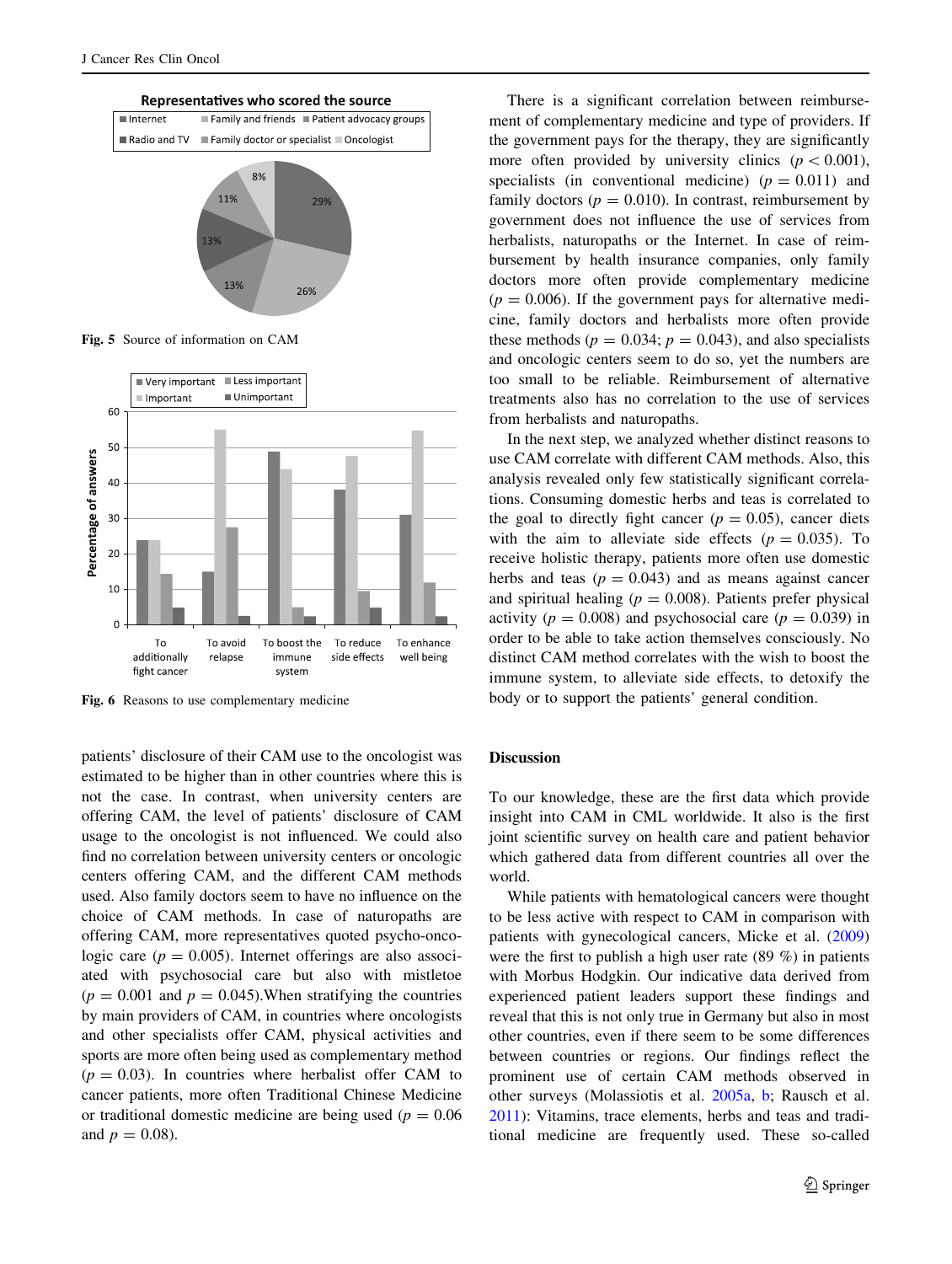biological-based treatments can induce interactions with conventional treatments and may have side effects of their own. Clinical evidence of the effectiveness of these CAM therapies has been published only for few substances and often is contradictory. In fact, data for targeted therapy and CAM are nearly missing. Yet, we have to assume that they are as important as with classical chemotherapy. Besides interactions via CYP 450 3A4, direct interactions of two molecules as well as influence on apoptosis have been described. For example, the effect of Bortezomib or Imatinib on cancer cells is hampered by many antioxidants as vitamin C (Shatzer et al. [2012;](#page-6-0) Heaney [2008](#page-6-0)). Whereas Resveratrol enhances cytotoxicity of these drugs (Puissant [2008\)](#page-6-0).

Also for interferon, interactions might occur. Yet, data are completely missing. Mistletoe and other plant extracts mainly from Chinese traditional herbs have strong effects on the immune system changing expression of cytokines. We do not know whether this may result in clinically significant influence on therapies containing interferon.

As many patients intent to ameliorate side effects of conventional therapy, they most often use CAM during chemo- or targeted therapy. The question of interactions even becomes more prominent considering that many patients use different CAM substances and OTC's at the same time. In our own survey on patients with breast cancer, we found a high number of patients using combinations of supplements or supplements and herbs (Zeller et al. [2012\)](#page-6-0).

Safety issues like side effects and interactions with other treatments are relevant risk factors of CAM. Our survey results support previously published data that the oncologist is often not regarded as relevant source of information on CAM (Eng et al. [2003;](#page-6-0) Robinson and McGrail [2004](#page-6-0); Saxe et al. [2008](#page-6-0)). Our data confirm that patients mostly do not communicate with their oncologist on CAM. They prefer to speak to general practitioners, naturopaths and herbalists providing complementary and even alternative medicine. Even universities offering CAM or information on CAM do not alter this. Yet, if specialists or oncologic centers engage in CAM, the rate of disclosure on CAM use to the oncologist rises from 30  $\%$  to 40 and 50  $\%$ , respectively, and patients more often use complementary methods with scientific background as nutrition and physical activity then.

In all studies which focused on patients' objectives in the use of CAM, nearly the same reasoning was found regardless of country or type of disease. Also, patients with CML follow these objectives. To boost the immune system is the most important goal, but also alleviating side effects, supporting the patients' general condition and tackling cancer are important.

The Internet as source of information has been studied by several authors. Eysenbach [\(2003](#page-6-0)) revised data from 24 studies. A total of 39 % of cancer patients use the internet to look for information, the range being broad (4–58 %). To our knowledge, we are the first to report a high frequency of the Internet as information source on CAM. The advantages but also risks of the Internet are discussed in recent literature. For cancer patients, the Internet provides a vast amount of information which is often of questionable quality instead of being quality controlled, informative and reassuring (Broom and Tovey [2008;](#page-6-0) Verhoef et al. [2009](#page-6-0)).

In our survey, patient advocacy groups play an important role as source of information on CAM. In the analysis of information needs of cancer patients in the Internet, Maddock et al. [\(2011](#page-6-0)) describes the fact that patient support groups provide the website as one decisive factor for patients' trust in the content of the website.

In conclusion, a strategic, evidence-based, two-tier approach on CAM which meets the needs of cancer patients and at the same time reduces risks worldwide should be considered:

1. Training of oncologists and other specialists on CAM and on discussing CAM with patients. As all published surveys reveal, the number of different CAM methods is limited, and their use seems to be similar in most countries. There is some cultural and ethnical diversity. Nevertheless, a defined standard curriculum, that can be adapted to specific (national) needs, seems possible.

Thus, most patients will be able to directly discuss CAM with the physician and oncologist in charge.

2. ''Evidence-based, quality-controlled'' information on CAM on the Internet is needed. The information should be provided at websites where patients know they find reliable information. The design, set up and dissemination of such a website should be realized in cooperation with patient advocates.

As a new tool of scientific research, online questionnaires developed with and addressed to representatives of self-help offer some interesting advantages: the intense discussion during the development of the questionnaire allowed for including all important aspects from point of view of the patient. Furthermore, the cooperation later on needed for projects based on results already is established and mutual understanding will be more easily achieved. In a next step, we will try to find out how to extend this tool to a survey of the individual patient.

Acknowledgments We want to express our thanks to all patient advocates worldwide who supported this study.

Conflict of interest The authors declare no conflict of interest.